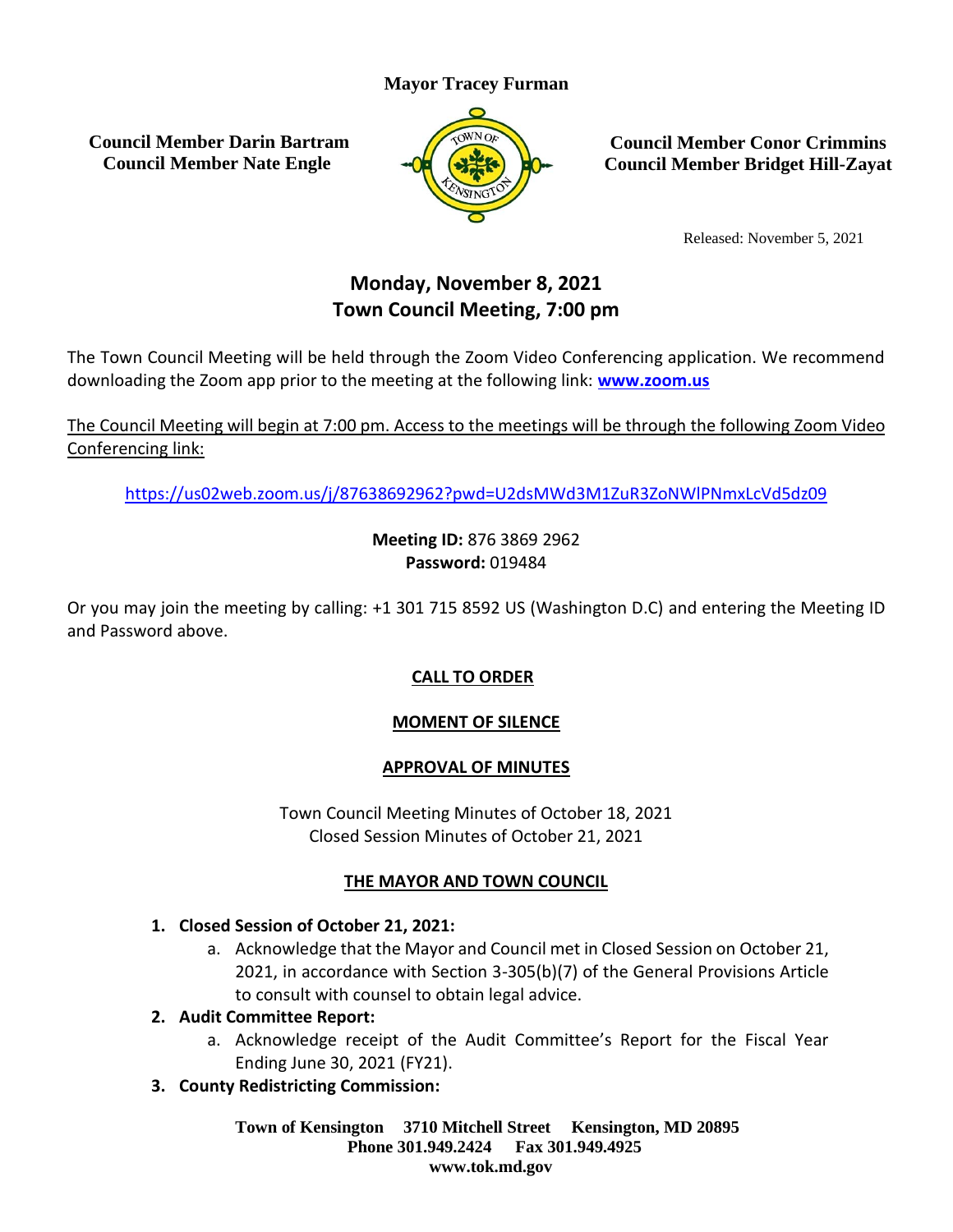a. Update on the recommended Redistricting Map, which will be reviewed by the County Council.

#### **4. University Boulevard (MD 193) Bike Lane Pilot:**

a. Discuss sending a letter in support of extending the State Highway Administration's (SHA) bike lane pilot program along University Blvd. (MD 193) indefinitely, and to consider extending the program westward to Farragut Avenue.

## **5. Connecticut Avenue Speed Limit Reduction:**

a. Discuss working with the State Highway Administration (SHA) to reduce the speed limit along Connecticut Avenue, specifically within the pedestrian corridor, to improve safety.

## **6. Town Survey Update:**

- a. Discuss and review the responses from the Town's Election Survey Questions, which asked the following question of residents:
	- i. *Should the Council and Mayor propose an amendment to the Town Charter and Code to permit 16- and 17-year-old residents to vote in Town elections?*
	- ii. *Should the Council and Mayor propose an amendment to the Town Charter and Code to permit legal Town residents to vote in Town elections without requiring them to be US citizens?*

## **THE TOWN MANAGER AND STAFF**

#### **PUBLIC APPEARANCES**

*(The public is invited to speak on any subject that is not a topic on tonight's agenda)*

#### **ORDINANCES, RESOLUTIONS, AND REGULATIONS**

*(Ordinances, resolutions, and regulations to be introduced or adopted following appropriate procedures required by the Town Code; or resolutions that may require discussion by the Mayor and Council prior to approval)*

- 1. **Resolution No. R-18-2021** A Resolution of the Mayor and Council of the Town of Kensington Authorizing and Ratifying Compensation of GreeneHurlocker, PLC, Attorneys, and Authorizing continued Legal Services as necessary.
	- *a. Will require approval by an extra-majority vote of the Town Council (waiving bid procedure).*
- 2. **Resolution No. R-19-2021** A Resolution of the Mayor and Town Council of Kensington Authorizing the extension of the existing refuse and recycling contract with Ecology Services Refuse & Recycling, LLC, for the term of one year.
- 3. **Resolution No. R-20-2021** A Resolution of the Mayor and Council of the Town of Kensington Proclaiming November to be Municipal Government Works Month in Kensington, Maryland.

#### **ADJOURNMENT**

**Town of Kensington 3710 Mitchell Street Kensington, MD 20895** *(The Mayor and Council may move to close the meeting and may move to reopen the meeting)* THE NEXT SCHEDULED MEETING(S) OF THE MAYOR AND TOWN COUNCIL WILL BE HELD: *Monday, December 13, 2021, 7:00 pm*

**Phone 301.949.2424 Fax 301.949.4925**

#### **www.tok.md.gov**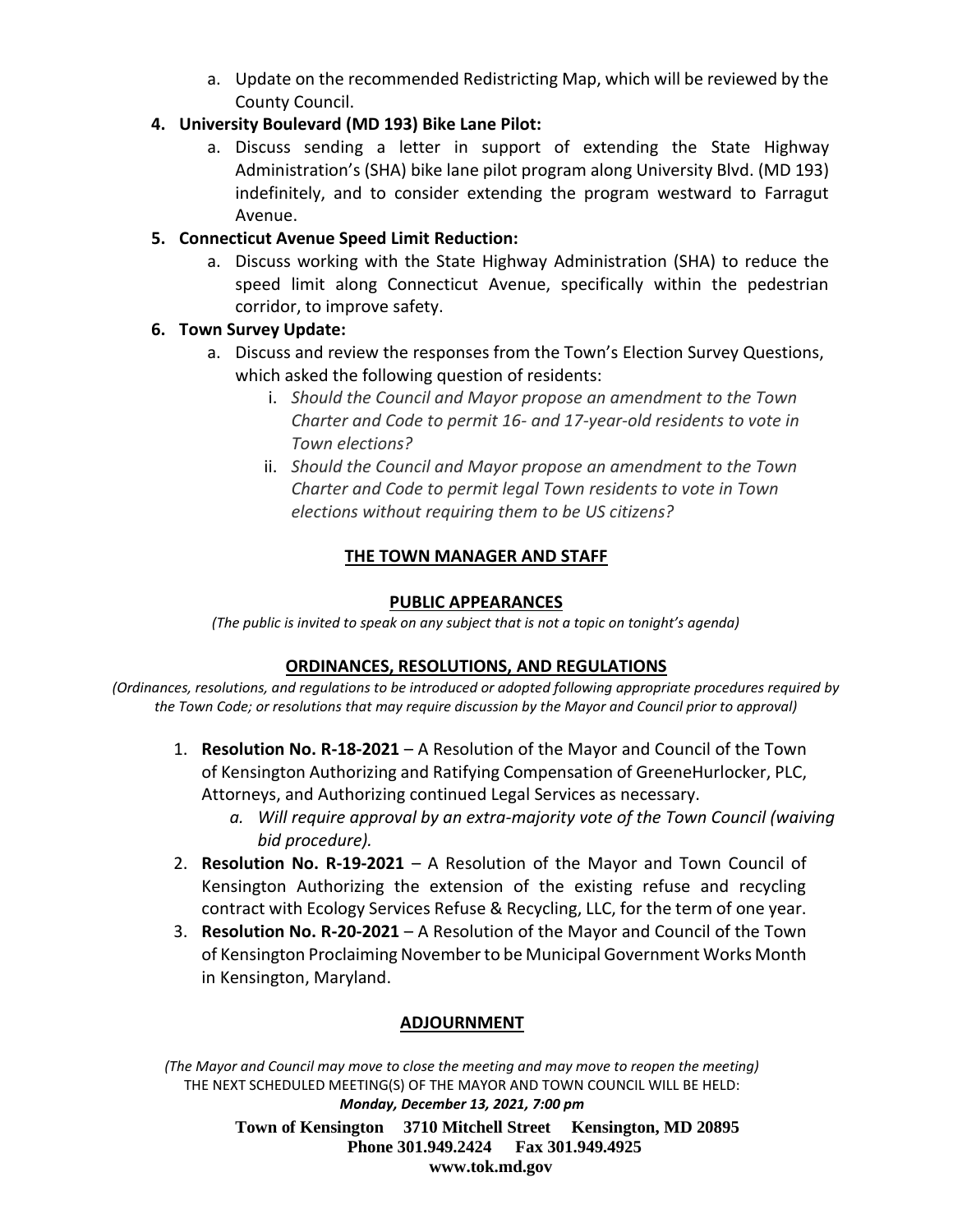#### **REPORT OF THE AUDIT COMMITTEE – TOWN OF KENSINGTON**

#### **Audited Financial Statements for the Year Ended June 30, 2021**

The primary role of the Audit Committee is to assist the Mayor and the Council in the oversight of the Town of Kensington's accounting and financial reporting process and to interact directly with, and evaluate, the performance of the Town's independent auditors.

The Audit Committee has reviewed the Town's audited financial statements for the year ended June 30, 2021 ("AFS"). As part of the review process, the Audit Committee had a Zoom meeting on October 25, 2021 with Town Manager, Matt Hoffman, Clerk/Treasurer, Susan Engels, and two representatives of the Town's independent auditors (Linton Shafer, Warfield & Garrett, PA), Eva Webb and Debbie Free.

The Audit Committee and the others present discussed the overall plans for, and scope of, the audit, the results of the audit examination, the auditor's evaluation of the Town's internal controls, and the overall quality of the Town's financial reporting.

Based on these reviews and discussions, the Audit Committee recommends to the Mayor and Council that the audited financial statements of the Town for the year ended June 30, 2021 be accepted as submitted.

By the Audit Committee:

Jeffery P. Capron Leslie Olson Kerry Thompson

Submitted: October 26, 2021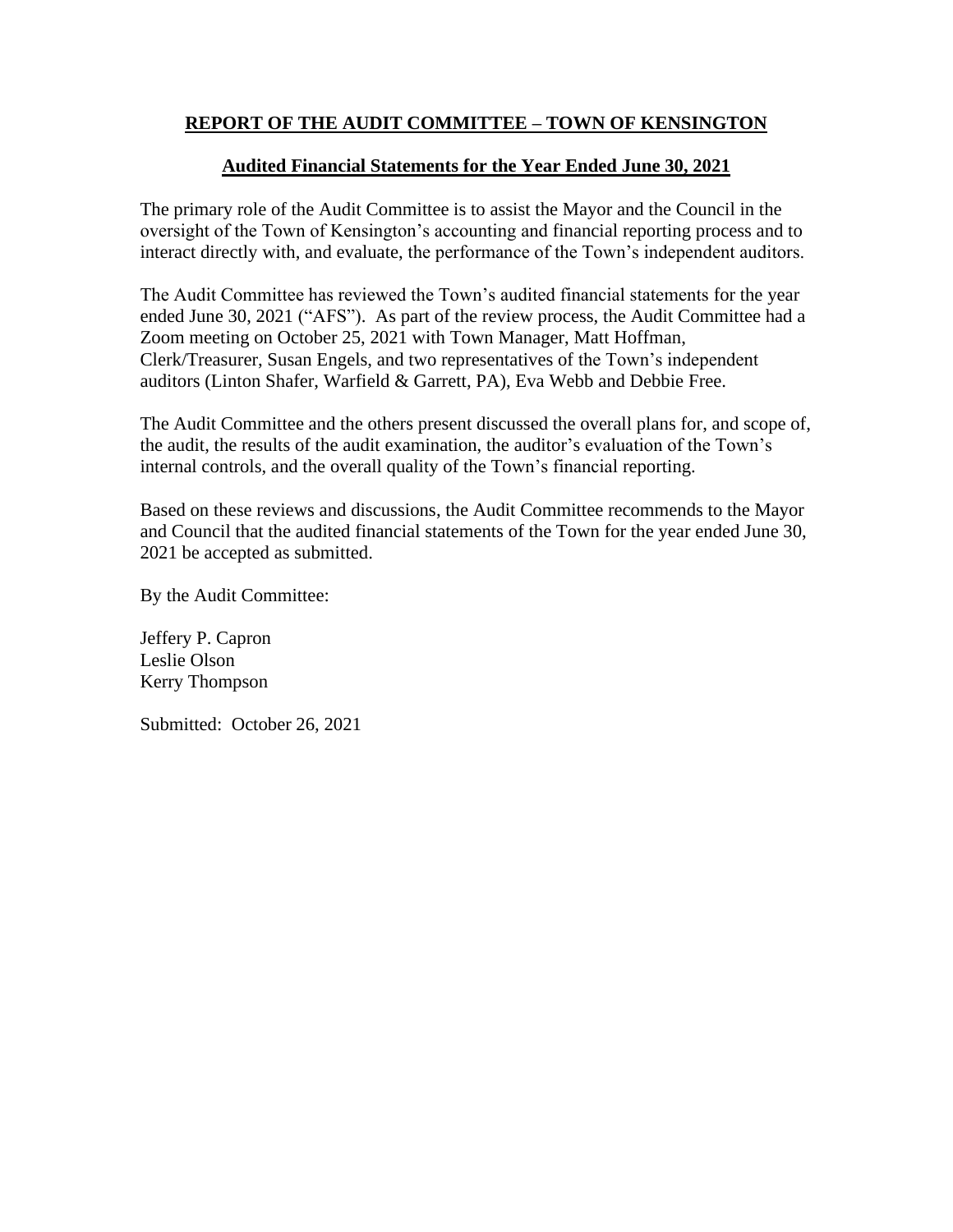#### **DRAFT**

Dear Secretary Slater/Administrator Smith,

We have been following closely the pilot MDOT SHA has been conducting along MD-193/University Boulevard with the placement of protected bike lanes. We applaud this innovative project and have heard from residents in Kensington how the bike lanes have slowed car traffic without any noticeable traffic congestion. Most importantly, we see evidence of how much safer the road is now for people biking, walking, using wheelchairs, and strollers. Those using the narrow sidewalk are currently several feet away from cars on University Boulevard and can safely and comfortably use that segment of the road to get to transit, walk or bike to all the amenities in downtown Wheaton, including jobs, shopping, the Wheaton Metro stop, restaurants, doctor's offices, as well as having safer access to Northwood High School.

Since this pilot has been such an overwhelming success, we strongly urge MDOT SHA to continue the pilot lanes beyond November 14 indefinitely; and, while still installed, develop a plan to put in place more permanent infrastructure. For a permanent implementation, we also urge you to extend the bike lanes further east, at least to Dearborn Avenue and the entrance to Eastern Middle School.

We would also like to take this time to thank MDOT SHA for their ongoing work to conduct a "road diet" analysis along University Boulevard in Kensington. We've discussed with your staff the idea of potentially extending these protected bike lanes westward to downtown Kensington, and we are eager to receive the results of that study so that we can proceed with the associated road diet and bicycling and pedestrian safety and access improvements that are sorely needed along this stretch.

We applaud MDOT SHA's willingness to think outside the box and to study and evaluate road treatments on State Highways that are inclusive of and make it safer for nonautomobile users.

We look forward to hearing back from you on this matter.

Signed,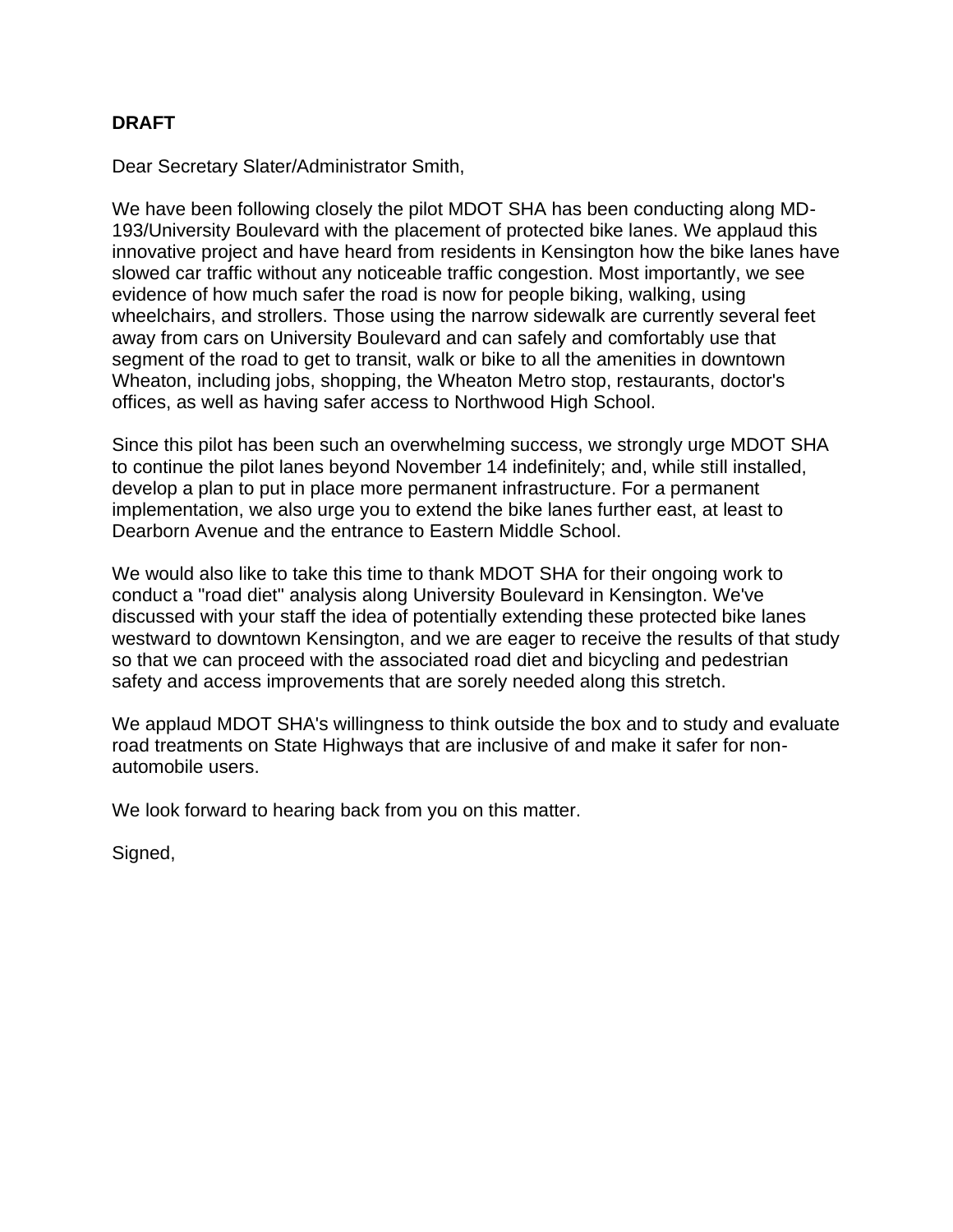A Resolution of the Mayor and Council of the Town of Kensington Authorizing and Ratifying Compensation of GreeneHurlocker, PLC, Attorneys, and Authorizing continued Legal Services as necessary.

**Whereas,** it is in the public interest for the Mayor and Council to ensure that street lighting in the Town is adequate and efficient, and that the charges for electric service are reasonable and that any plan for replacement of the lights will provide service that is at least equivalent to current service in terms of price appearance, output, glare shielding, color temperature, and distribution; and

**Whereas**, the Potomac Electric Power Company ("PEPCO") filed a multi-year rate case in Case No. 9655 before the Maryland Public Service Commission, proposing to replace existing service with LED replacement lights; and

**Whereas,** the Mayor and Council determined to become a party in the said Pepco's rate case to protect the interest of the Town and its residents; and

**Whereas,** the Mayor and Council authorized a contract for the retention of the law firm of GreeneHurlocker ("Attorneys") to represent the Town in the rate case; and

**Whereas**, the Attorneys worked diligently on behalf of the Town and were able to obtain a result that enables the Town to seek more options in choosing the terms under which LED lights will be installed on the streetlights in the Town; and

**Whereas,** the deeply discounted fee from the Attorneys for services rendered to date is \$37,000.00, and

**Whereas,** Case No. 9655 and negotiations with PEPCO are continuing; and

**Whereas,** the Mayor and Council have determined that it is in the public interest to pay the Attorneys' fee of \$37,000.00, and to retain the services of the Attorneys for up to \$8,000.00 in additional fees if determined to be necessary by the Mayor for representation of the Town's interests with regard to Case No. 9655 and negotiations with PEPCO.

**Now Therefore Be It Resolved** by the Mayor and Council of Town of Kensington that payment of legal fees of \$37,000.00 to GreeneHurlocker is hereby approved and ratified, and that the Mayor be and is hereby authorized to pay up to \$8,000.00 in additional legal fees if determined to be necessary by the Mayor for representation of the Town's interests with regard to Case No. 9655 and negotiations with PEPCO.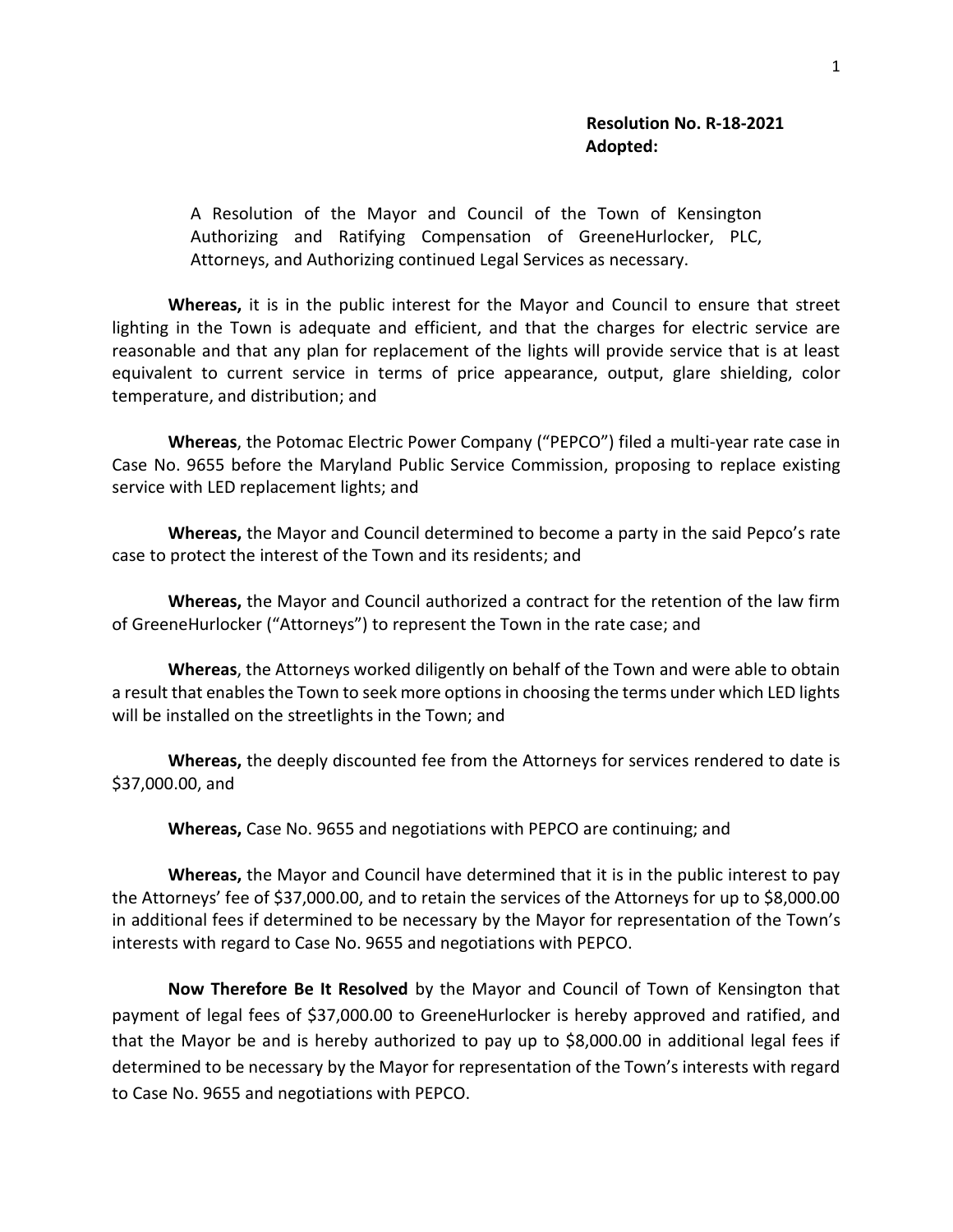**Adopted** by an extra-majority of the Town Council at a public meeting this 8th day of November, 2021.

Effective this 8<sup>th</sup> day of November, 2021.

#### **ATTEST: TOWN OF KENSINGTON**

By: \_\_\_\_\_\_\_\_\_\_\_\_\_\_\_\_\_\_\_\_\_\_\_\_\_ \_\_\_\_\_\_\_\_\_\_\_\_\_\_\_\_\_\_\_\_\_\_\_\_\_ Susan C. Engels, Clerk – Treasurer Tracey C. Furman, Mayor

**THIS IS TO CERTIFY** that the foregoing Resolution was adopted by the Town Council in public meeting assembled on the 8th day of November, 2021.

By: \_\_\_\_\_\_\_\_\_\_\_\_\_\_\_\_\_\_\_\_\_\_\_\_\_ Susan C. Engels, Clerk – Treasurer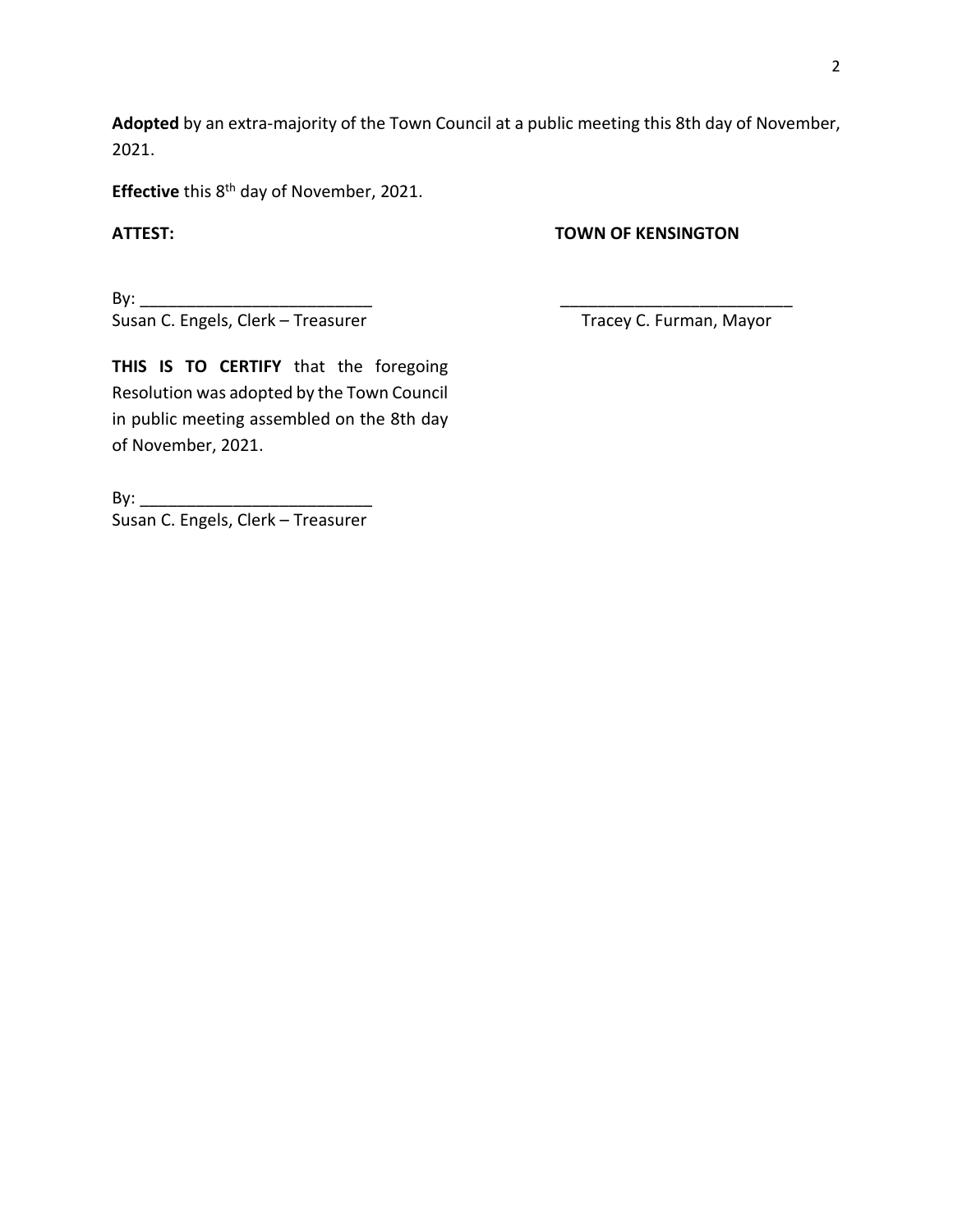A Resolution of the Mayor and Town Council of Kensington Authorizing the extension of the existing refuse and recycling contract with Ecology Services Refuse & Recycling, LLC, for the term of one year and increasing the number of units served with a per unit price increase.

**Whereas,** Article VI, "Powers of the Council", Section 601, "General Powers", of the Town Charter authorizes the Mayor and Council to take action as it may deem necessary for the good government of the Town; for the protection and preservation of property, rights, and privileges; for the preservation of peace and good order; for securing person and property from violation, danger, or destruction; and for the protection and promotion of the health, safety, and welfare, of the residents and visitors of the Town; and

**Whereas,** Article VI, "Powers of the Council", Section 602, "Specific Powers", Subsection 19, "Garbage", of the Town Charter authorizes the Mayor and Council to require waste and hazardous waste materials to be removed to designated points through an organized manner; and

**Whereas,** the Mayor and Council in accordance with Section 2-404, "Awarding of Bids", awarded a contract to Ecology Services Refuse & Recycling, LLC, ("Contract") in Resolution R-17- 2018, for refuse and recycling services within the Town; and

**Whereas,** Section II, "Contract Term" of the Contract, authorizes the Town to renew the terms of the Contract for up to an additional three (3) consecutive one-year terms; and

**Whereas,** due to annexation and other changes, the number of units to be serviced has increased; and

**Whereas,** the Mayor and Town Council have determined that it is in the public interest to authorize the Town Manager to renew the Contract for a one-year term on the same terms and conditions with the exception of including the additional units with a per unit price increase, pending final approval by the Town Attorney.

**Now Therefore Be It Resolved** by the Mayor and Council of the Town of Kensington that the Town Manager be and is hereby authorized to renew and extend the Contract with Ecology Services Refuse & Recycling, LLC, on the same terms and conditions with the exception of increasing the units to be served on a per unit price increase as follows subject to the review by the Town Attorney:

> Trash: 595 units, which includes Town Hall and 26 street receptacles.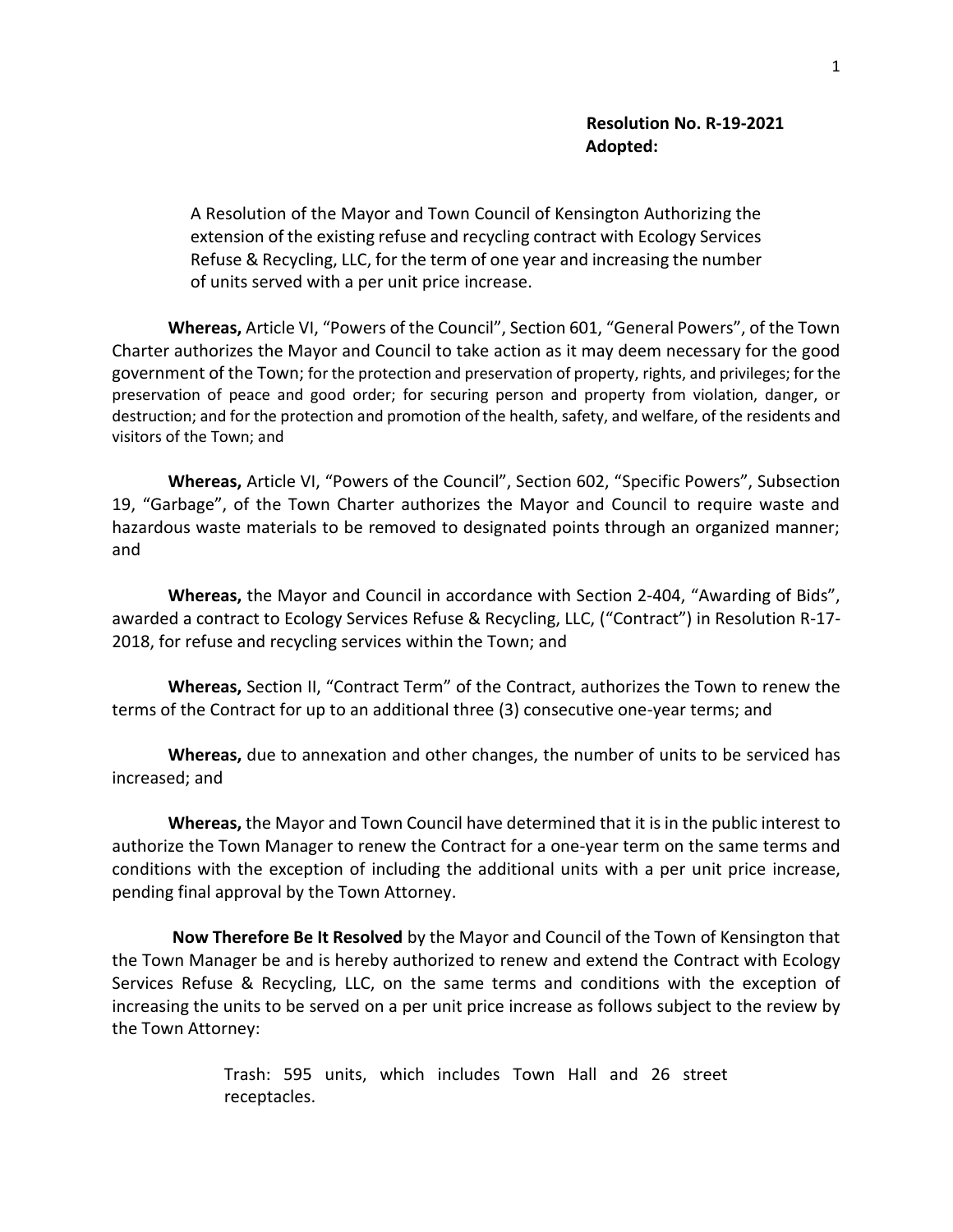Recycling: 569 units, to include the Post Office Yard Waste: 568 units Bulk: 568 units

**Adopted** by the Town Council this 8th day of November, 2021.

Effective this 8<sup>th</sup> day of November, 2021.

#### **ATTEST: TOWN OF KENSINGTON, MARYLAND**

By: \_\_\_\_\_\_\_\_\_\_\_\_\_\_\_\_\_\_\_\_\_\_\_\_\_ \_\_\_\_\_\_\_\_\_\_\_\_\_\_\_\_\_\_\_\_\_\_\_\_\_ Susan C. Engels, Clerk – Treasurer Tracey C. Furman, Mayor

**THIS IS TO CERTIFY** that the foregoing Resolution was adopted by the Town Council in public meeting assembled on the 8th day of November, 2021.

 $\mathsf{By:}$ Susan C. Engels, Clerk – Treasurer